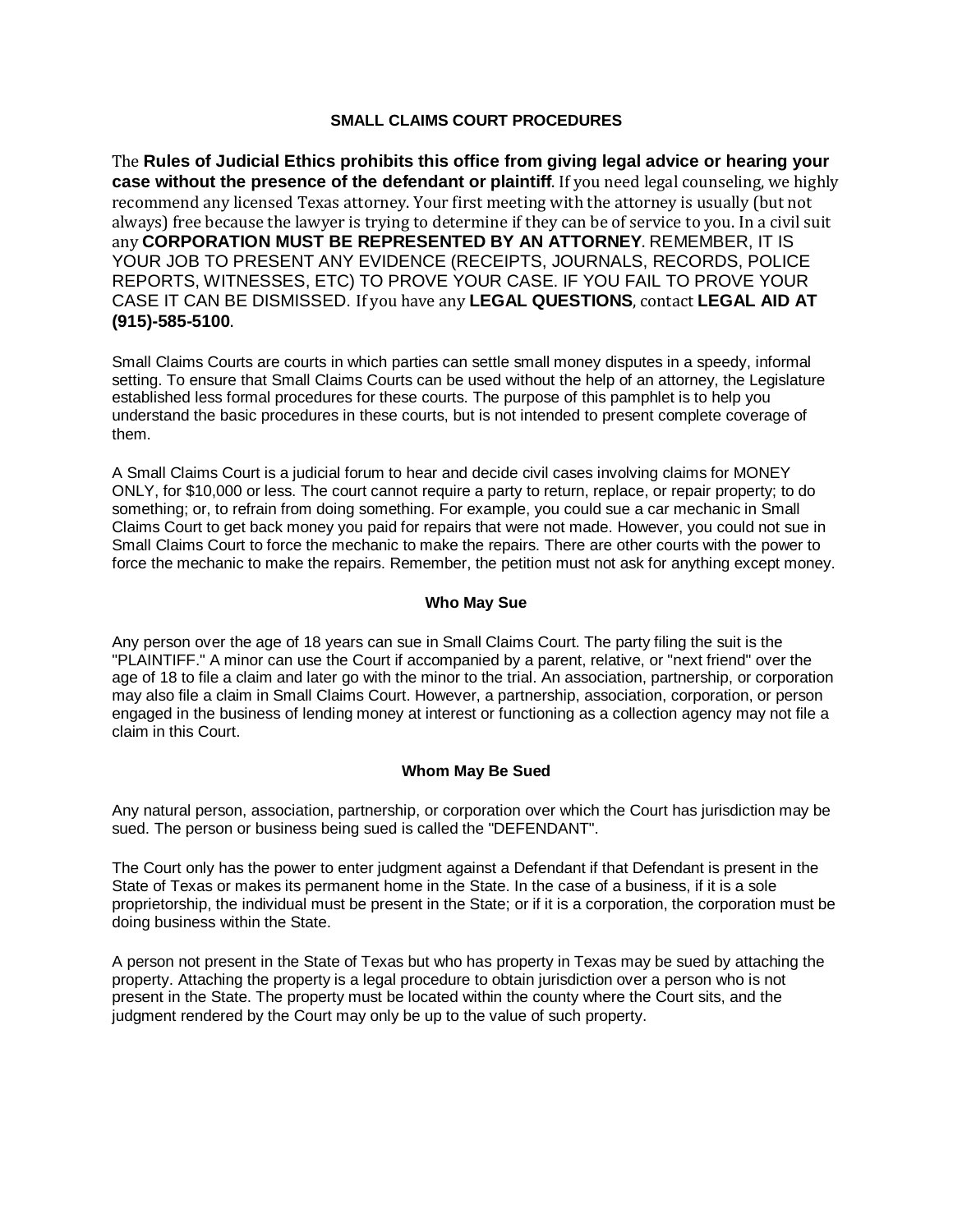# **Which Court to Use**

The Justices of the Peace in each county sit as judges of the Small Claims Courts. The addresses and telephone numbers of these courts are in the city telephone directory. If there is more than one Justice of the Peace Court in a county, then a small claim normally must be made in the court of the precinct which covers the area where the Defendant lives.

Under some circumstances, the Plaintiff may have a choice of courts in which to bring a claim. For example, if the Defendant lives in one precinct but does business or contracted to perform services in another precinct, either precinct can be selected as the place to bring suit.

#### **When to File Suit**

For the Court to be able to act on a suit, the suit must be filed within time limits set by the Legislature. A court has no power to hear a suit that is filed after these set time periods. Many suits must be brought within 2 years after the dispute arose, others must be brought within 4 years. To be safe, you should file suit as soon as you are convinced you cannot recover the money on your own, and before 2 years have gone by.

### **Types of Trials**

The trial of the case may be heard by the Judge of the Court sitting alone, or upon request of either party, by a six-person jury. The Texas statute creating the Small Claims Courts allows either party to request a jury upon payment of a \$22 fee. If you choose to have a jury, you should file a request for a jury trial with the Court not later than one day before the date on which the trial is to be held.

In a jury trial, the jury decides the facts of the case to determine who wins. When the Judge hears the case alone, the Judge makes these determinations. Having a trial by Judge alone will generally take less time and be less complicated than a jury trial.

#### **Small Claims - How to Start the Suit**

In order to begin formal action, the Plaintiff must personally go to the Civil Clerk of the correct Justice of the Peace Court and do the following:

- 1. Ask the Clerk for a small claim petition form, and be prepared to provide the following information to complete the form:
	- 1. The Plaintiff's complete name and address.
	- 2. The Defendant's **complete name and address**, of each person or business the Plaintiff's claim is against. *(Correct names and addresses are vital to the Plaintiff's case because the Court cannot grant a judgment against a Defendant who is improperly named in the petition. Therefore, the Plaintiff must determine the correct legal name and address of the person or business being sued before going to the Clerk. If the business is a partnership, the partnership should be named by its correct legal name and all partners should be named individually; if the business is a corporation, the exact name of the corporation must be stated, including the word or abbreviation for "Incorporation" or "Company", and the corporation's named registered agent for service, obtainable from the Secretary of State, 1-800-252-1386)*;
	- 3. The amount of the Plaintiff's claim;
	- 4. The basis of the Plaintiff's claim, stated plainly and without technicalities, including the date the claim arose; and,
	- 5. The amount of money the Plaintiff properly owes the Defendant, if any.
- 2. Swear under oath that this small claim statement is true;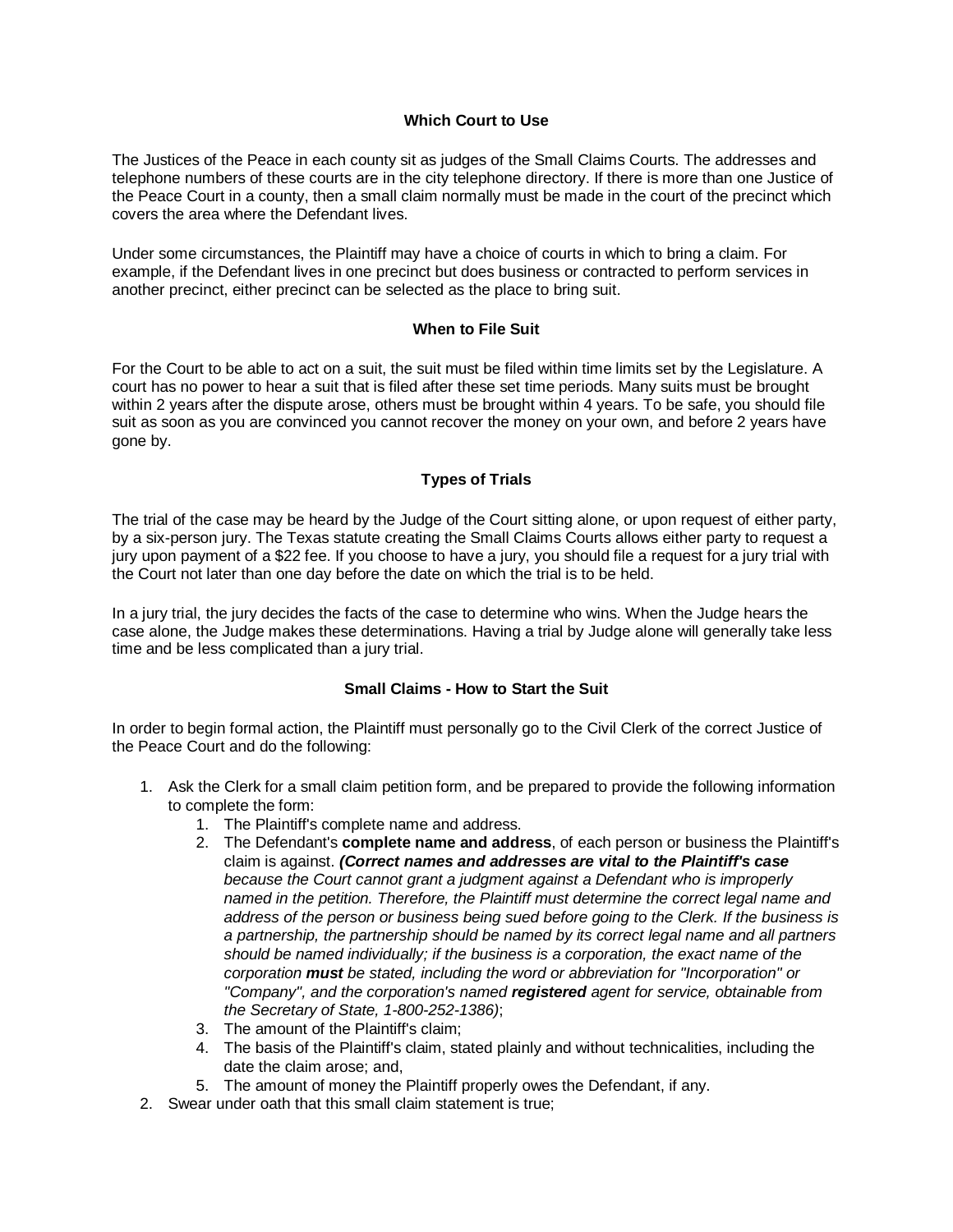- 3. Pay the Clerk a filing fee **and** the service of citation fee, to cover costs of serving citation on the Defendant. **The Defendant must be served a citation before the suit can commence**. *(Fee information is available from the Clerk. All of these costs may be recovered at trial if the Plaintiff wins the suit.)*;
- 4. Call the Clerk in 2 or 3 weeks to see if the Defendant has been served and find out the exact date of service. **The service date is important** because it must be used to calculate the date by which the Defendant must respond to the claim. The calculated date is called the *"Appearance Date"*, and is calculated as follows: From the date of service, count 14 days. The next Monday after the expiration of the 14-day period will be the appearance date. **Verify this date with the Clerk**.

If the Defendant does not respond to the suit by 5 p.m. on the appearance date, the Plaintiff wins by simply appearing in court and asking for a *default judgment*. The Plaintiff must still, however, prove the amount of money due him; or,

If the Defendant does respond by the appearance date, the case will be tried. The appearance date, however, is not necessarily the date of the trial. Ask the Clerk, after a response has been filed with the court, when the case may be tried.

Once a trial date has been set, ask the Clerk to issue a subpoena *(which will order a witness to appear at trial)* for any witness needed to prove the claim who will not come unless they are so ordered by the Court. The full name and address of a witness are needed for a subpoena to be issued. A fee must be paid for each subpoena requested.

#### **The Trial**

If the Defendant has received proper notice of the trial, but does not respond to a claim or appear in court at the appointed time, the Judge will grant a default judgment against the Defendant. The Plaintiff must still be present for the trial and prove the amount of money due, and ask the Court to enter a default judgment against the Defendant. If the Plaintiff does not appear at the trial, then the Judge may enter an order dismissing the case.

If the case does go to trial, both the Plaintiff and Defendant must be in Court at the time of the trial and must not be late. The Plaintiff and Defendant must bring to Court that day any evidence *(such as receipts, invoices, canceled checks, etc.)* that they wish to present to the Court, and any witnesses they intend to have testify for them.

When the case is called to trial, the Judge will ask both parties whether they are ready to proceed with the case. At this point, the parties and witnesses will be sworn and the trial will begin.

Proceedings in Small Claims Court are less formal than in other civil courts. The Plaintiff's side of the case will be presented first. The Plaintiff should offer any documents which support the plaintiff's claim and present any witnesses at this time. The Judge may ask some questions to clarify some of the points necessary to reach a fair decision. The Defendant is then entitled to ask questions of the Plaintiff and any witnesses.

After the Plaintiff's case is presented, the Defendant will have an opportunity to present the Defendant's side of the case. It may be the Defendant's position that the Plaintiff is wrong in the way the Plaintiff says the events occurred. The Defendant may say that the Plaintiff's account of the events is correct, but that the Plaintiff is demanding too much money. The Judge can ask the Defendant and any witness questions, and the Plaintiff can also ask them questions. If either party thinks the other party or any witnesses are not telling the truth, the Plaintiff or Defendant should ask questions which would expose this fact to the Judge.